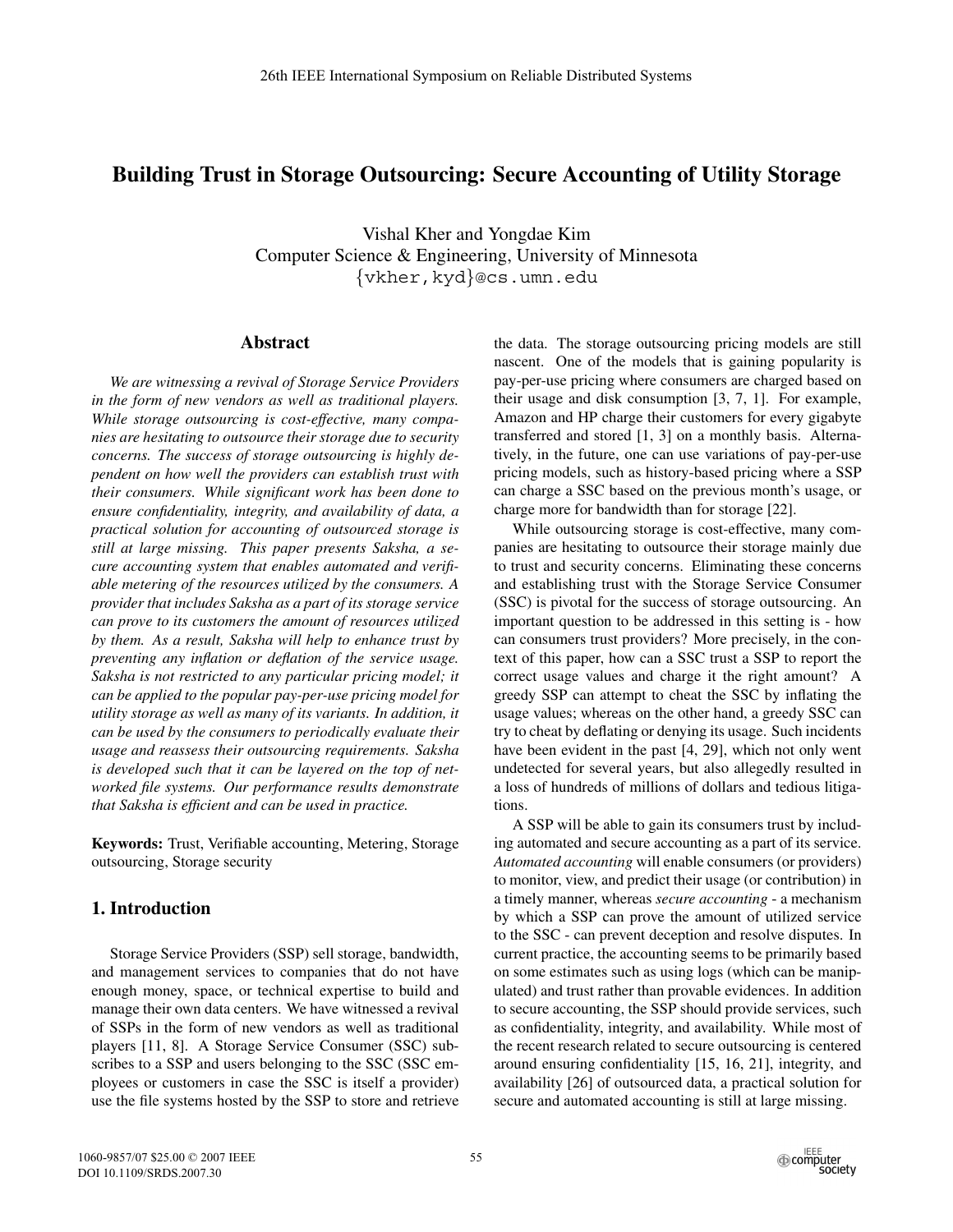In this paper, we present *Saksha* - a system that enables automated and secure accounting of the services utilized by the consumers. By including Saksha as a part of the storage service, the SSP will be able to measure and give a nonrepudiable, publicly verifiable proof of the amount of storage and bandwidth utilized by its consumers. The SSP can include these proofs as a part of its periodic billing cycle. The SSC can verify these proofs and rest assured that it is indeed paying for the services utilized by them. Saksha ensures that a consumer cannot deny its usage and a provider cannot inflate its consumer's usage. Each party can detect any misuse and resolve disputes in a timely manner without requiring any third party intervention, which is often time consuming and expensive. To the best of our knowledge, Saksha is the first secure accounting system for utility storage that can be layered on top of networked file systems. In this paper, we also present a generic protocol for secure accounting, an instance of which is included in Saksha. Our experimental evaluation demonstrates that Saksha is efficient and incurs a small overhead during data path.

# **2. Design Criteria**

#### **2.1 System Model**



**Figure 1. System model overview.**

Figure 1 gives a high-level overview of our system. It consists of four entities namely, the SSC client machines, the SSC accounting server *A*, SSP file servers, and the SSP accounting server *B*. The SSC client and the SSP file server is denoted as *C* and *S*, respectively. The SSC clients mount remote file systems to store and retrieve data from *S*.

A client *C* attests the fact that it has consumed some resource from *S* by giving a verifiable *receipt* to *S*. *S* verifies this receipt and deposits it at *B*. Receipts from all the file servers are collected by *B* and sent periodically to *A*, who then verifies these receipts and uses them to calculate the amount of resources consumed by *C* (and all other clients). These receipts stand as proof-of-work and *B* can use them to prove to *A* or any third party (in case of disputes) the amount of resources consumed by its clients. In case *C* fails to give receipts to *S* (i.e., *C* attempts to cheat), *S* can stop providing any service to *C* until *C* gives the receipts. We would like to stress that in figure 1, the SSC accounting server *A* is shown as a separate server machine for simplicity. In reality, it is just a simple, light-weight process that can be run on an average machine and does not incur any significant maintenance overhead.

One way of generating receipts is to use RSA digital signatures. For example, every time *C* consumes *y* bytes of storage space from *S*, *C* can give a signature on tuple  $\langle C, S, y \rangle$  to *S*. *S* can verify the signature and deposit all such receipts at *B*, who in turn will forward the receipts to *A* for accounting. The first problem of this approach is that it will impose significant computation overhead on *A*, since *A* has to verify all the receipts from all of its clients. In addition, *B* will also have to verify these signatures to resolve any disputes. This verification cost can be overwhelming, especially on *B*, since a SSP can have associations with many consumers. The second problem of this approach is that it requires public key operations (on *C* and *S*) during file access, which can introduce additional latencies in the data path. Therefore, to avoid these problems, Saksha must use receipts that will satisfy the following requirements: 1) generation and verification of receipts must be efficient, 2) they must be publicly verifiable and non-repudiable, 3) each receipt must have a unique sender and receiver identifier, otherwise two different recipients (e.g., servers) will be able to claim credits for the same receipt, and 4) no one should be able to replay the receipts.

#### **2.2 System Requirements**

**Resistance to abuse**: The SSP must be able to provide a proof of its clients consumption. The SSP should not be able to inflate its customer's usage; neither should the customer be able to deny its consumption.

**Timely detection of misuse**: Saksha must be able to detect any misuse of the system (inflation/deflation) as soon as possible. Timely detection of greedy behavior from either of the party will enable the other party to take appropriate actions and minimize resulting losses.

**No third party intervention**: Since involving a third party is often too expensive and increases the system complexity, the accounting system must not require any intermediary.

**Generic mechanism**: The accounting mechanisms must be independent of the underlying file systems so that they can be easily integrated with different file systems.

**Minimized computation and communication overhead**: The computation, communication, and storage overhead on all of the entities should be as small as possible. Adding computation and communication overhead during data path will increase the latency of reads and writes and reduce the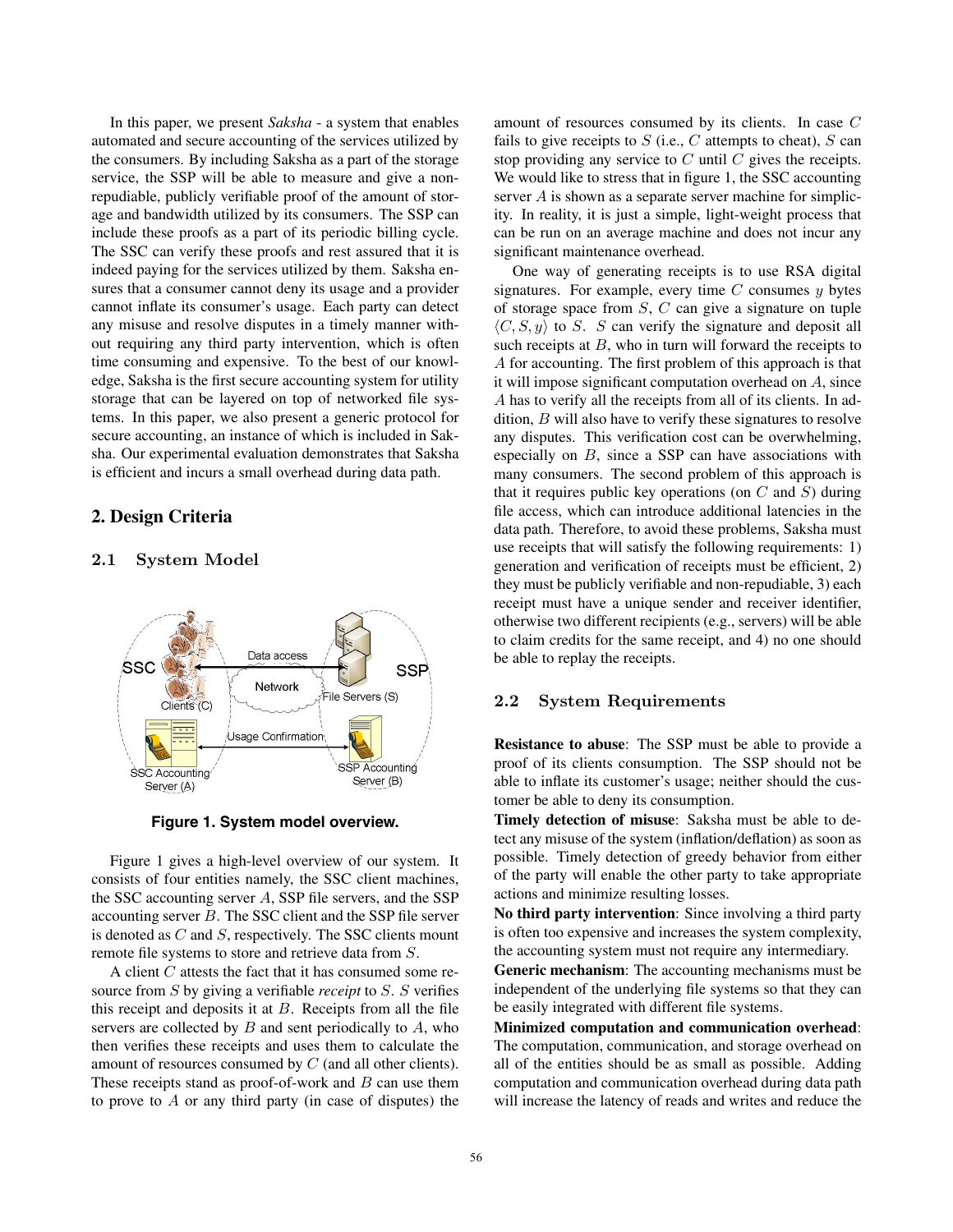performance of the system. As a result, it will hamper the deployment of the accounting mechanism.

## **2.3 Assumptions**

For the purpose of entity authentication, we assume presence of a certificate authority (CA) and that every client machine (*C*) and file server (*S*) has a public-key certificate.

We assume that the SSCs do not trust usage values reported by the SSPs. In other words, the SSPs can attempt to inflate the usage values. For instance, by simply reporting wrong usage values at the end of the billing cycle, or by self-creating random files and storing them in the consumers storage space. On the other hand, SSCs can attempt to deny their usage. It is assumed that the SSC trusts all its employees and there exists a mutual trust between SSC clients and the accounting server *A*. Similarly, there exists mutual trust between *B* and *S*. Also, we assume that SSC employees do not collaborate with the SSP. Such collaboration attacks can never be prevented, since a SSC employee can simply keep consuming the resources.

We assume that the underlying file system will provide the necessary security features, such as authorization, confidentiality, etc. For simplicity, we assume that the consumers use mechanisms to ensure integrity and freshness of their data. Without such mechanisms in place a server will be able to inflate the usage values by manipulating the contents of the files. For example, by ignoring end of file (EOF) during read operations and instead providing some garbage data, or a server can perform rollback attacks [19] by replacing the current version of file by an older version of smaller size so that the server will get more receipts during the following writes. In another attack, the server simply drops the client's file; thus, claiming credits for storage without actually contributing for it. Such data corruption attacks, can be prevented using any of the existing techniques, such as [19, 30, 26, 21]. In this paper, we focus only on verifiable accounting and assume that the clients are using appropriate data integrity mechanisms.

Finally, we assume that the client gives receipts to the server for the utilized service and vice versa. This is a reasonable assumption since both the SSC and the SSP are interested in a long-term relationship. Failure to give receipts is a clear indication of an attempt to cheat.

# **3. Design**

In a secure accounting system, we need to 1) define the type of receipts, 2) measure the amount of resources consumed by the clients, 3) define the unit of accounting, and 4) design a secure accounting protocol.

#### **3.1. Verifiable Receipts**

Saksha is primarily focused on measuring two types of resources - bandwidth and storage space. Unlike bandwidth which is a one-time resource, storage space can be reduced due to deletes. Therefore, accounting of storage service includes keeping track of three activities: bandwidth consumption, increase in storage space, and decrease in storage space. In order to support verifiability of these three operations Saksha defines three types of receipts (one for each): bandwidth receipt, storage receipt, and delete storage receipt. The former two are given by *C* to *S* whenever *C* consumes more storage space or transfers data from *S*. Since these receipts are non-repudiable, *S* uses these receipts to claim credits. To avoid the situation where *S* attempts to inflate storage consumption, a reverse operation must happen for delete - *S* should give a delete storage receipt to *C*.

### **3.2. Measuring Resource Consumption**

**Bandwidth measurement** In the context of this paper, bandwidth is defined as the amount of data transferred between a client *C* and a server *S* within the accounting interval. For example, the bandwidth consumed due to a read request is the size of read request plus the size of server response. The accounting interval is expected to be at least an hour and in most of the cases a day, since SSP charge their customers based on consumptions per day or per month [3, 7, 1]. In Saksha both *C* and *S* keep track of the bandwidth used by *C* by measuring the amount of bytes transferred between *C* and *S* (due to operations such as read, readdir, write, etc.).

**Storage Measurement** In order to give a storage receipt to the server, the client has to predict how much new disk space will be consumed as a result of the current write operation. In reality, only the file server can accurately measure the disk usage. A write by a client may not always result in increase in the disk space. For example, a client overwrites some of its old data, which results in data transfer but does not result in increase in disk space. On the other hand a write may result in fragmentation at the server file system; thus consuming more space. Further, the server file system may accumulate the tails (last blocks) of each file and store them collectively in special purpose blocks. In this case, a write may not consume more disk space since the data might get squeezed into some previously allocated blocks. Thus, a client sitting outside the file server cannot predict accurately the result of its write operation. Saksha resolves this problem by measuring the amount of "additional data" uploaded/added by the client during the write operation instead of measuring the actual disk usage. For example, suppose the current file size is 6KB and the client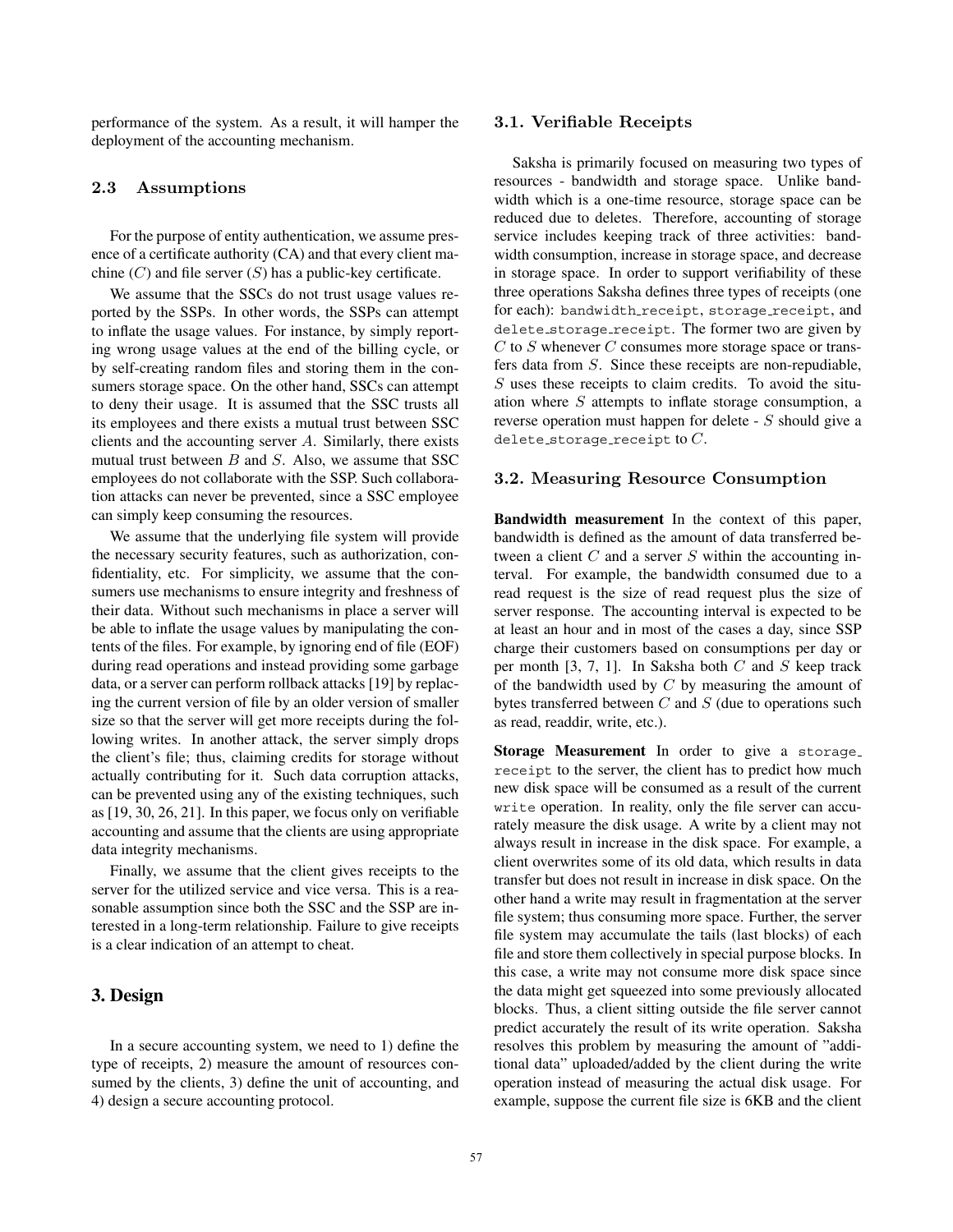writes additional 3KB starting from offset 4096, then the client consumes 1KB of additional storage space. Based on the current file size, the offset, and the size of current write, the client can calculate the amount of additional upload (*y*) by using the following simple equation.

$$
y = (offset + write\_size) - current\_file\_size
$$

From the client's perspective it is uploading *y* new bytes (if *y* is positive; if *y* is negative it means that the client has overwritten a portion of the file) to the file server, and that is the amount of additional storage consumption. How the file server stores these *y* bytes is extremely difficult to predict and can change if the server deploys a different file system. Besides, from the SSP's perspective, accurately measuring storage space consumption at the granularity of disk block may not be necessary as long as it can accurately measure the amount of additional content uploaded by the client. The difference between the size of the uploaded content and the actual disk usage can be considered as insignificant overhead. Thus, for the remainder of this paper, when we say client consumes *y* amount of additional/new storage space, it means that the client has uploaded *y* bytes of additional content.

Saksha measures the amount of content deleted by the client by monitoring file system operations that eventually result in reduction in storage space, such as unlink, rmdir, or truncate. To account for the delete space, delete storage receipts are given by *S* to *C*. In a file system, in addition to write and delete operations, space is also consumed due to metadata operations by creating a file (e.g., mknod) or by setting attributes (e.g., setxattr). The amount of storage space consumed by the mknod operations is difficult to predict, since it also depends on the actual file system block size. Saksha approximates this increment by assigning a flat cost for the file creation operations. Storage space consumed by attributes is handled similar to the write operation discussed above.

### **3.3. Unit of Accounting**

During accounting for storage and bandwidth, presenting verifiable accounting information for every byte increase in storage space or every byte transferred will be expensive and is unwarranted. In Saksha, accounting is performed for a bigger collection of data called a *chunk*. For example, in the case of bandwidth, we measure the number of chunks transferred between *C* and *S* during the accounting interval. Similarly, in the case of storage, we measure the number of additional chunks uploaded by the client during the accounting interval. The size of a chunk is part of a policy decision and should be agreed upon by both the parties (it can simply be a part of the service level agreement). Thus, in Saksha, a receipt is exchanged only when the client consumes a chunk of storage/bandwidth or deletes a chunk.

#### **3.4. Accounting Protocol**

In this section, we begin by presenting a generic framework for storage utility accounting. This framework can be instantiated into different protocols that primarily vary in the ways of generating, exchanging, and verifying receipts. We then present the details of the Saksha accounting protocol, which is an instantiation of this generic structure.

**3.4.1. A generic protocol structure.** The storage service accounting schemes follow the structure shown below:

**Initialization** The SSC accounting server *A* and the SSP accounting server *B* generate their own public-private key pairs denoted by  $(Pk_A, Sk_A)$  and  $(Pk_B, Sk_B)$ , respectively, and get their public-key certificates from a trusted CA. Let *Cert<sup>A</sup>* and *Cert<sup>B</sup>* denote the certificates for *A* and *B* respectively. Each client<sup>1</sup>  $C$  generates its own publicprivate key pair and acquires a public-key certificate *Cert<sup>C</sup>* from *A*, which is signed using  $Sk<sub>A</sub>$ .  $Cert<sub>C</sub>$  binds  $Pk<sub>C</sub>$  to *C* and symbolizes the fact that according to *A*, *C* belongs to *A*'s organization. In addition, *A* can optionally include any policy information in *Cert<sup>C</sup>* . Similarly, each server *S* acquires a public-key certificate *Cert<sup>S</sup>* from *B*.

**Beginning of the accounting period** During this phase the clients and servers can pre-generate receipts based on the expected daily usage. While this pre-generation of receipts is optional, it will greatly reduce the computation effort during data access. The accounting period *t* is expected to be at least an hour and in most cases a day, since SSPs charge their customers based on consumptions per day or per month [3, 7, 1].

**Increase storage request** This step is performed when *C* consumes new storage space from server *S* due to successful file system operations, such as write,mkdir, setxattr, etc. In this step, *C* sends *k* storage receipts to *S* if it consumes *k* chunks of storage space from *S*. *C* maintains a storage usage counter *X* that counts the amount of storage space consumed by *C* since the last transfer of a storage receipt to *S*. *C* sends *k* receipts (or one receipt of value *k*) to *S*, where  $k = |X/b|$  and *b* indicates chunk size. After transferring receipts, *C* then decrements *X* by *k* ∗ *b*. After receiving the receipts, *S* verifies them and stores them locally (or sends them to *B* for accounting). Note that since a write operation also consumes bandwidth, this step will also invoke the bandwidth request phase. Exceptions to this are file system operations that result in increase in storage space, but do not necessarily transfer data (pre-allocation operations such as truncate).

**Bandwidth request** This step is performed every-time *C* transfers some information or receives some information

<sup>&</sup>lt;sup>1</sup>Client here indicates client machine.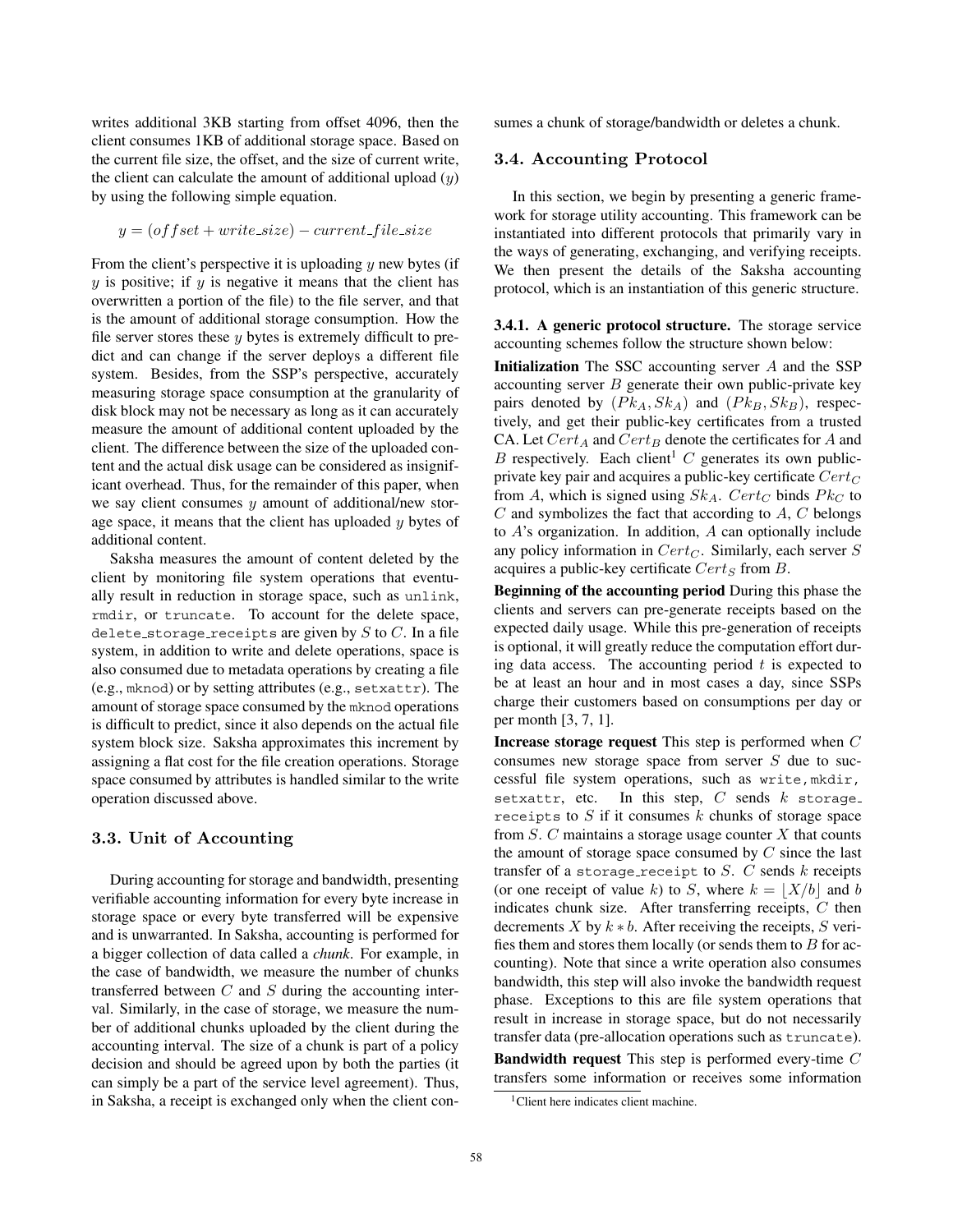from the server. *C* maintains a bandwidth consumption counter *Y* that counts the number of bytes transferred between *C* and *S* (due to any file system operation). Similar to the above step, *C* sends *k* receipts (where  $k = |Y/b|$ ) to *S* and decrements *Y* by *k*∗*b*. *S* verifies the received receipts and stores them locally or sends them to *B* for accounting.

**Decrease storage request** This step is performed when *C* deletes some storage space from *S* (e.g., due to truncate, unlink).  $S$  maintains a delete usage counter  $Z$  that counts the amount of storage deleted by *C*. If  $k = \lfloor Z/b \rfloor > 0$ , *S* gives *k* delete storage receipts to *C* and decrements *Z* by *b* ∗ *k*. *C* verifies these receipts and store them locally.

**Usage measurement** At the end of the accounting period, servers send their receipts to *B*. *B* counts the usage, keeps a record of accounting interval, and stores all of the receipts as evidence. The receipts should be kept at least until *A* and *B* agree with the usage values. Note that *B* does not have to verify the receipts until a dispute since *S* has already verified them. *B* then forwards these receipts to *A*. Since *B* has no incentive to forward the delete receipts to *A*, *C* must forward the delete receipts received from *S* to *A*. Finally, *A* verifies these receipts (if necessary) and calculates the storage  $(U_s)$  and bandwidth  $(U_b)$  usage in terms of chunks during interval *t* as follows:

$$
U_s = # storage-receipts - #delete-storage_receipts(1)
$$
  

$$
U_b = #bandwidth_receipts
$$
 (2)

**3.4.2 Preliminaries.** Before we explain our protocol in detail, we give an introduction to hash chains, which is a primitive of our protocol. Hash chain is a popular cryptographic technique that has been used before for onetime passwords [18], one-time signatures [17], micropayments [5, 25, 24], or to measure web clicks [6]. Let *h* denote a cryptographically strong hash function such as SHA1. A hash chain is generated by recursive application of *h*, where the input to the hash function is the output of the previous iteration. A hash chain is created in reverse order as follows:

$$
r_m = x, r_j = h(r_{j+1}), h^m(r_m) = r_0,
$$

where *x* is a random seed,  $j = m - 1, \ldots, 1, 0$ , and  $r_0$  is called the root of the hash chain.

A hash chain can be used for accounting as described below. Suppose *C* wants to read *k* chunks from server *S*. *C* will generate a hash chain described above and create a *commitment certificate*  $Cert_C^S = {C, S, r_0}_{Sk_c}$ , where  ${M}_{Sk_c}$  denotes a message *M* signed using  $Sk_c$ .  $Cert_C^S$ is  $C$ 's commitment to root  $r_0$ . For  $k$  chunks, along with  $Cert_C^S$ , *C* gives *k*th value of the chain as a *receipt* to *S*. *S* verifies  $Cert_C^S$  and applies *h* to  $r_k$  recursively  $\hat{k}$  times to get  $r'_0 = h^k(r_k)$ . *S* then verifies if  $r'_0$  is equal to  $r_0$  present in  $Cert^S_C$ . If yes, *S* has received *k* receipts for which it can claim credits by presenting  $Cert_C^S$  and  $\langle k, r_k \rangle$  to verifier.

**3.4.3 Saksha protocol details.** We now describe our protocol in detail.

**Initialization** As described in section 3.4.1, all entities acquire their respective public-key certificates.

**Beginning of the accounting period** A background process running on *C* and *S* called rcpt srv keeps generating hash chains and makes them available for accounting. Since hash chain generation is inexpensive, this process over-provisions the chains to ensure that hash chains are available beforehand. Note, in case a hash chain is not available, it can be easily generated on the fly, which will incur a very small one-time delay.

When *C* connects to *S*, *C* acquires two hash chains from the rcpt srv, one of which will be used to give bandwidth receipts and the other to give storage receipts. Let the hash chain used for bandwidth receipts be denoted as  $b_k^i, b_{k-1}^i, \ldots, b_0^i$  and the chain used for storage receipts be denoted as  $s_l^i, s_{l-1}^i, ..., s_0^i$ where *i* is server identifier and *k* and *l* denotes the length of the respective chain. Each hash value in the chain (except root) will be used as a receipt. For each chain, *C* creates a commitment certificate as shown below:

$$
BW_C^S = \{C, S, b_0^S, "bandwidth", start, end\}_{Sk_c}
$$
  

$$
ST_C^S = \{C, S, s_0^S, "storage", start, end\}_{Sk_c}
$$

Where, *C* and *S* are unique identities of the client and the server respectively, root indicates the root value of the hash chain, and the type of receipt chain (i.e., hash chain) is indicated as: "storage" for storage receipts and "bandwidth" for bandwidth receipts. The period of validity of the chain is indicated by the *start* and *end* fields. Similarly, *S* acquires one hash chain from its rept\_srv which will be used to give delete storage receipts to *C*. Let us denote this chain as  $d_q^j$ ,  $d_{q-1}^j$ , ...,  $d_0^j$ , where *j* is the client identifier and *q* denotes the length of the chain. The server then generates a commitment certificate for *C*:  $D_S^C = \{S, C, d_0^C, d\theta$  *delete<sup>n</sup>*, *start, end*}*Sk<sub>s</sub>*.

*C* and *S* exchange the commitment certificates. Each party verifies the certificates received from the other party and cache the root of each received chain. More precisely, *S* will cache  $\langle C, 0, s_0^S, \exp\{iry}\rangle$  and  $\langle C, 0, b_0^S, \exp\{iry\}\rangle$ whereas, *C* will cache  $\langle S, 0, d_0^C, \expiry \rangle$ . The commitment certificates are stored in secondary storage.

**Increase storage request** If *C* has consumed *k* additional chunks at *S*, then *C* will send  $\langle k, s_k^S \rangle$  to *S*. After receiving this tuple, *S* will first check the cached expiry and drop this receipt if it has expired. If this check is successful, *S* will hash  $s_k^S$  *k* times to get  $z = h^k(s_k^S)$ , and verify that *z* is equal to  $s_0^S$ . If yes, *S* caches  $\langle C, k, s_k^S, \exp -\rangle$ . After, every successful verification of the receipts, *S* caches the receipt with highest index. Next time, when *C* consumes *i* more chunks, C will send  $\langle i, s_i^S \rangle$  to  $S(i > k)$ . *S* will hash  $s_i^S(i - k)$ times and verify if the resulting hash value matches with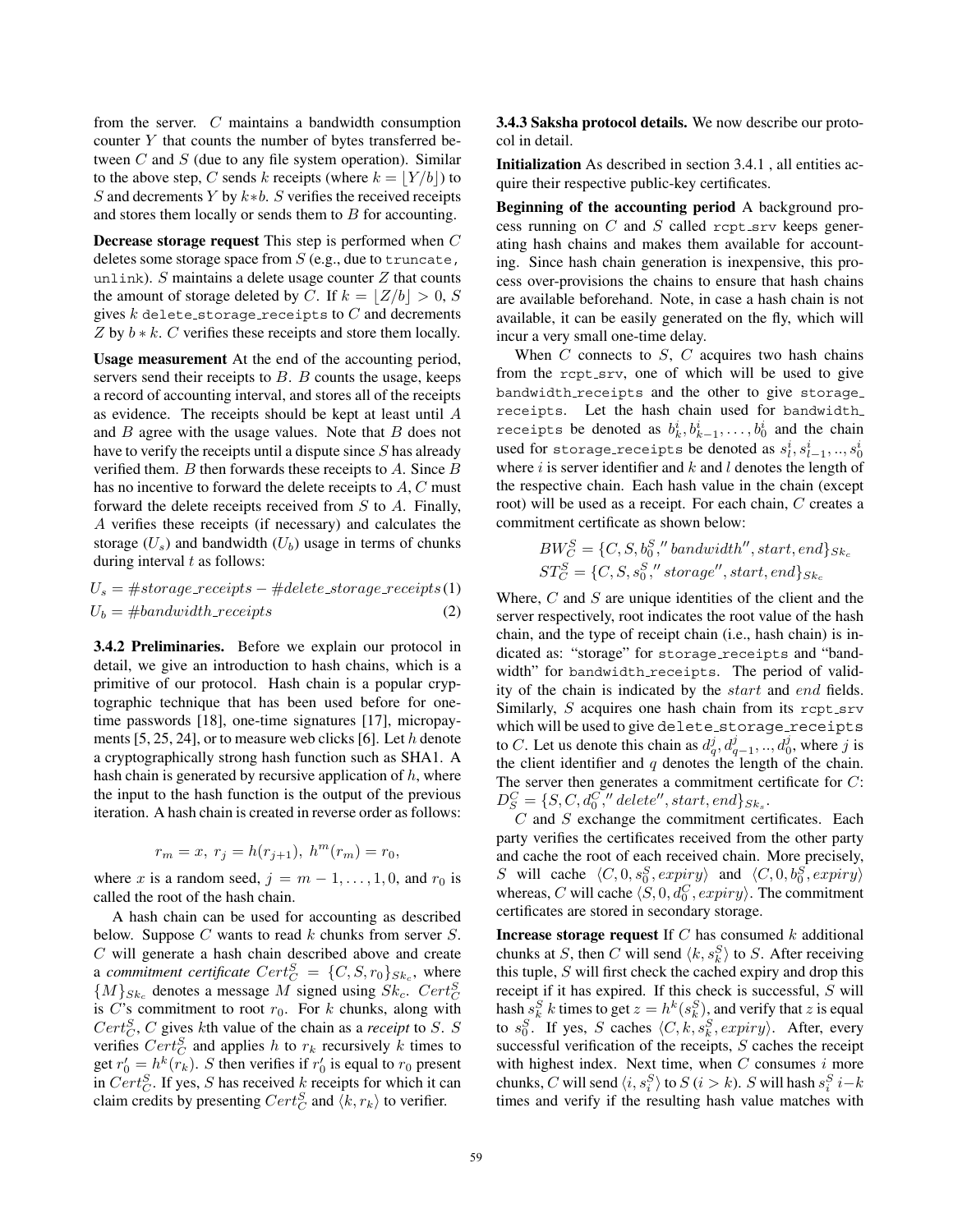$s_k^S$ . Thus, *S* has to perform one hash operation per chunk created by *C* whereas computation on *C* is zero (assuming that the receipts are pre-computed).

**Bandwidth request** This part is similar to the "increase storage request" part, except that in this case *C* will give bandwidth receipts  $(b_i^S)$  instead of storage receipts.

**Decrease storage request** This part is also similar to the "increase storage request" part, except that in this case, *S* will give delete storage receipts to *C*.

**Usage Measurement** In our protocol, this step is performed at the end of each day, to avoid large computations at the end of the accounting period (if the metering period is large e.g., one month). At the end of the day all servers send the last receipts received from the clients as well as the last delete receipt to *B*. Thus, for each client *C* a server *S* will send the following information to *B*:

$$
\langle Cert_C, ST_C^S, p, s_p^S \rangle \tag{3}
$$

$$
\langle Cert_C, BW_C^S, q, b_q^S \rangle \tag{4}
$$

$$
\langle Cert_S, D_S^C, r, d_r^C \rangle \tag{5}
$$

Here,  $p$  and  $q$  indicate the index of the last storage receipt and bandwidth receipts received from *C*. The index of the last delete storage receipt received by *C* is denoted by *r*. *B* stores all of the receipts and estimates the storage increase  $(U_s)$  and bandwidth usage in terms of chunks for interval *t* using equations (1) and (2) as follows:

$$
U_s = p - r \tag{6}
$$

$$
U_b = q \tag{7}
$$

Similarly, every client sends the following information to *A*:  $\langle Cert_S, D_S^C, r, d_r^C \rangle$ . *B* forwards to *A* information received in (3) and (4). For each client-server pair, *A* verifies  $ST_C^S$ and  $BW_C^S$ , recursively hashes  $s_p^S$  *p* times and  $b_q^S$  *q* times, and verifies if the corresponding final hash values are the same as  $s_0^S$  and  $b_0^S$ . Similarly, *A* verifies each of  $D_S^C$  and verifies if  $d_r^C$  is correct. Finally, *A* computes the usage using equations (6) and (7).

We stress that *A does not have to verify the hash chains every time* if each *C* can send to *A* the index and the value of the last receipt given to each *S*. *A* can simply compare the values received from *C* and *B*. If they match, both *A* and *B* can exchange signatures agreeing on the usage. However, in case the values don't match, *A* will have to verify the hash chains that resulted in the dispute. Thus, *A* has to verify all the hash chains only in the *worst case*. In cases that do not result in a dispute, *A* will have to perform only two signature generation and verification to agree on the usage metrics with *B*.

### **4. Protocol Discussion and Analysis**

### **4.1. Discussion**

For simplicity, we have assumed that the chunk size is the same for storage receipts, bandwidth receipts, and delete storage receipts. In reality, the chunk sizes can be different for each. Since typically bandwidth is consumed significantly more than the storage space, the chunk size for bandwidth receipts can be bigger than the storage receipts. Similarly, since a delete operation removes a bigger collection of data than write operations, the chunk size of delete storage receipts can also be bigger than that of the storage receipts. The chunk size for storage receipts can be chosen based on the type of data accessed, for example, bigger for multimedia. In sections 4.3 and 6 we show that even with small chunk size of 4 KB or 16KB for each type of receipt, the overhead of Saksha is small.

The computation overhead on *A* also depends on the accounting interval *t*. In general, for large intervals more time will be spent to perform the hash verifications. If the usage during this accounting interval is also high, the computation overhead on *A* can be significant. In which case, the usage measurement phase of the accounting protocol can be performed more frequently, for example after every few days. Since *B* has to send only the last hash of all the chains to *A*, the communication overhead due to this periodic communication between *A* and *B* is very low (see section 4.3).

In Saksha, in case *C* does not give receipts, *S* will allow *C* to access files until *C* utilizes the resources above some threshold without giving any receipts. After the threshold is reached, all requests from *C* are rejected until *C* fills the deficit. If *S* does not give receipts, *C* logs the event and reports to *A* after a threshold number of occurrence. In cases where the providers use load balancing, the client may not know the destination servers, so the client will not be able to generate receipts. One way to solve this problem is to ask the server to fetch the receipts periodically rather than asking the client to push them to the server.

#### **4.2. Security Analysis**

In this section, we briefly analyze the security of the protocols described in section 3.4.3 and explain why *A* colluding with all clients of SSC cannot deny their consumption, and why *B* colluding with all of its servers cannot inflate SSC's usage. During the accounting phase, since *B* has to present to *A* all of the receipts given by *A*'s clients, the only way *B* (or its servers) can inflate usage (generate more receipts) is by forging some of the receipts. In order to forge receipts, *B* has to either compute the pre-image of the last receipt, or forge a client's signature. Since clients are using a cryptographically strong hash function and a secure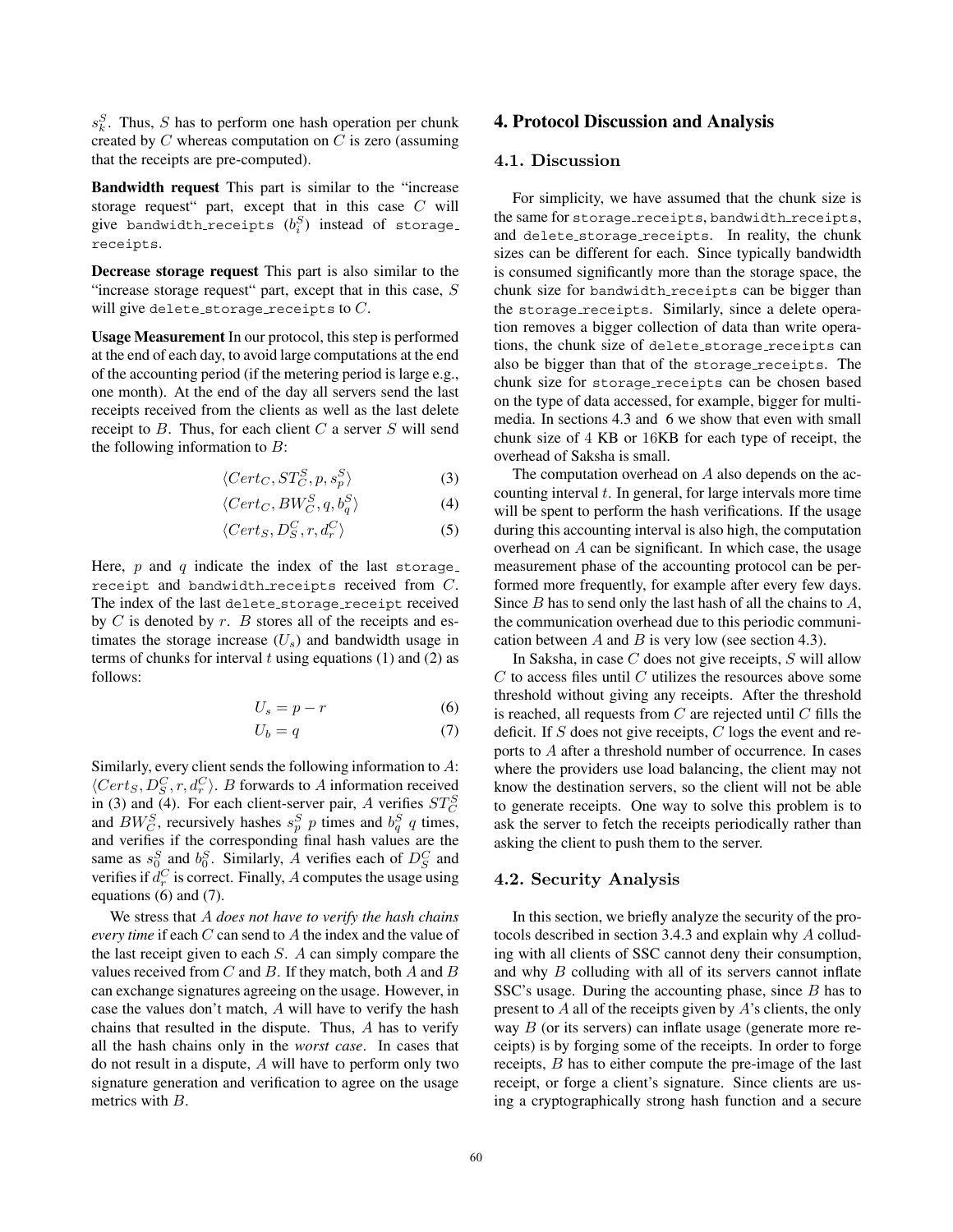signature scheme (for signing the root), forging receipts is computationally infeasible.

Each receipt chain is signed by the client and is unique per client-server pair. Therefore, assuming a strong signature scheme (e.g., RSA), the only way the server would have received a receipt is from the client. Therefore, *C* and *A* cannot deny their usage. If *C* fails to give receipts, then *S* can easily detect that and take appropriate actions according the local policies. Similarly, since each chain is committed by a client to one specific server, servers cannot claim multiple credits for the same receipt by forwarding the receipt to other servers. Following the same arguments for deletes, it is straightforward to see that clients cannot forge delete receipts and nor can the servers deny their receipts.

#### **4.3. Performance Analysis**

Let *n* and *m* indicate the number of clients and the number of servers in the system. Let each client create *k* bytes of additional storage, consume *l* bytes of bandwidth, and delete *d* bytes of data per server in accounting period *t*. Let chunk sizes be equal to *b*. Therefore, for each server a client has to give  $\frac{k}{b}$  storage receipts and  $\frac{l}{b}$  bandwidth\_receipts. For the rest of this section, let us also assume that *A* has to verify all of the receipts everyday, that is, we calculate the *worst case* computation cost on *A*, *to resolve a dispute*.

**Without Deletes** Let us first ignore delete storage receipts and compute the overhead for accounting of storage and bandwidth usage. At the beginning of each accounting period, each client has to compute two hash chains per server of lengths *k/b* and *l/b* respectively. The total cost of hash computation on the client per period *t* is  $\frac{k+l}{b} * m$ and the cost to sign each root is 2 ∗ *m* signature generation. Assuming that the hash chains are pre-computed at the beginning of every accounting period, during the data path the client does not have to perform any computation. Whereas, during data path, each server performs one hash computation (to verify receipt) per data transfer of size *b*. Thus, over the accounting period *t*, each server has to perform  $\frac{k+l}{b} * n$ hash operations and verify 2∗*n* signatures (for commitment certificates). To resolve a dispute, *A* has to verify all of the receipts and signatures generated by its clients. Thus, in the worst case, *A* performs  $\frac{k+l}{b} * m * n$  hash operations and 2 ∗ *m* ∗ *n* signature verifications.

Now let us compute the storage and cache cost at each entity. At the beginning of the accounting period, *C* has to cache a pair of hash chains for each server, which is  $\frac{k+l}{b}$ hash values. It is important to note that this is the worst case cost; once a hash value is used *C* can delete the receipt from its cache; thus, the cache space decreases over time. In addition, there are several ways of reducing the cache space [14, 27]. Since generating hash chains is inexpensive,

*C* can tradeoff space with computation by caching only some intermediate values and compute the values in between whenever necessary by utilizing the idle CPU while performing I/O. Each server has to cache only the last verified receipt from every client. Hence, the total number of receipts cached by each server is 2∗*n* receipts. Since *A* and *B* have to store only the last receipts received from each client, the storage cost on them is 2 ∗ *n* ∗ *m* receipts and 2 ∗ *m* ∗*n* signatures. Additional bandwidth requirement between every client and server is equal to the number of receipts sent by the client to the server, which is  $\frac{k+l}{b}$  receipts. Bandwidth overhead between each *S* and *B* is 2∗*n* receipts + 2 ∗ *n* signatures. Total bandwidth overhead between *A* and *B* is  $2 * n * m$  receipts  $+ 2 * n * m$  signatures.

**With Deletes** Each server has to generate  $\frac{d}{b} * n$  receipts and perform *n* signature operations to sign the commitment certificates of each chain. Each client has to perform one hash operation per deleted chunk. The computation overhead on *A* due to deletes is  $\frac{d}{b} * n * m$  hash operations and *n* ∗ *m* signature verifications. Each client has to cache the latest receipt from each server, thus, a total cache space of *m* receipts. The worst case cache space on each server is of  $\frac{d}{b} * n$  receipts. Bandwidth overhead between each *S* and *B* is *n* receipts, since every server has to give only the last used receipt. Since *B* forwards all receipts received form its servers, the bandwidth overhead between *A* and *B* is  $n * m$ receipts. Finally, bandwidth overhead between each *C* and *A* is *m* receipts.

**Example** Let us take an example to understand the protocol overhead. Here, we mainly focus on the cost due to hash computations as it is the most dominant cost. Let us assume that the number of clients  $n = 2^{10}$  and number of servers  $m = 2<sup>3</sup>$ . Let the time interval *t* be one day and chunk size  $b = 4KB$ . Let the consumer organization read 3TB/day and let the increase in storage space be 1TB/day. Thus, the total bandwidth consumed is 4TB/day. Note, these are quite generous numbers. Storage in big medical companies such as Mayo clinic grow at a rate of 1TB per nine days [28]. A SSC will be typically of smaller scale<sup>2</sup>.

The amount of bandwidth (*l*) and storage space (*k*) consumed by each client per server is  $4 \times 2^{27}$  and  $2^{27}$  bytes respectively. Therefore, total computation cost to generate bandwidth receipts and storage receipts on each client =  $2^{20}$  hash operations. Using OpenSSL [23] 0.9.8, an average 3 GHz Pentium 4 can perform approximately  $2^{20}$ hashes in a second. This will take only 1 second of CPU time. On a typical client machine, to pre-generate receipts, stealing one second of idle CPU time from an entire day is not difficult. Every server has to perform one hash operations per chunk, which will incur 1*µ*s delay during datapath. The worst case computation cost per day on *A* will be  $2^{30} \left( \frac{(4 \times 2^{27} + 2^{27})}{2^{12}} \times 2^{10} \times 2^3 \right)$  hash computations, which will

<sup>2</sup>Unfortunately, we could not find any work on SSC usage trends.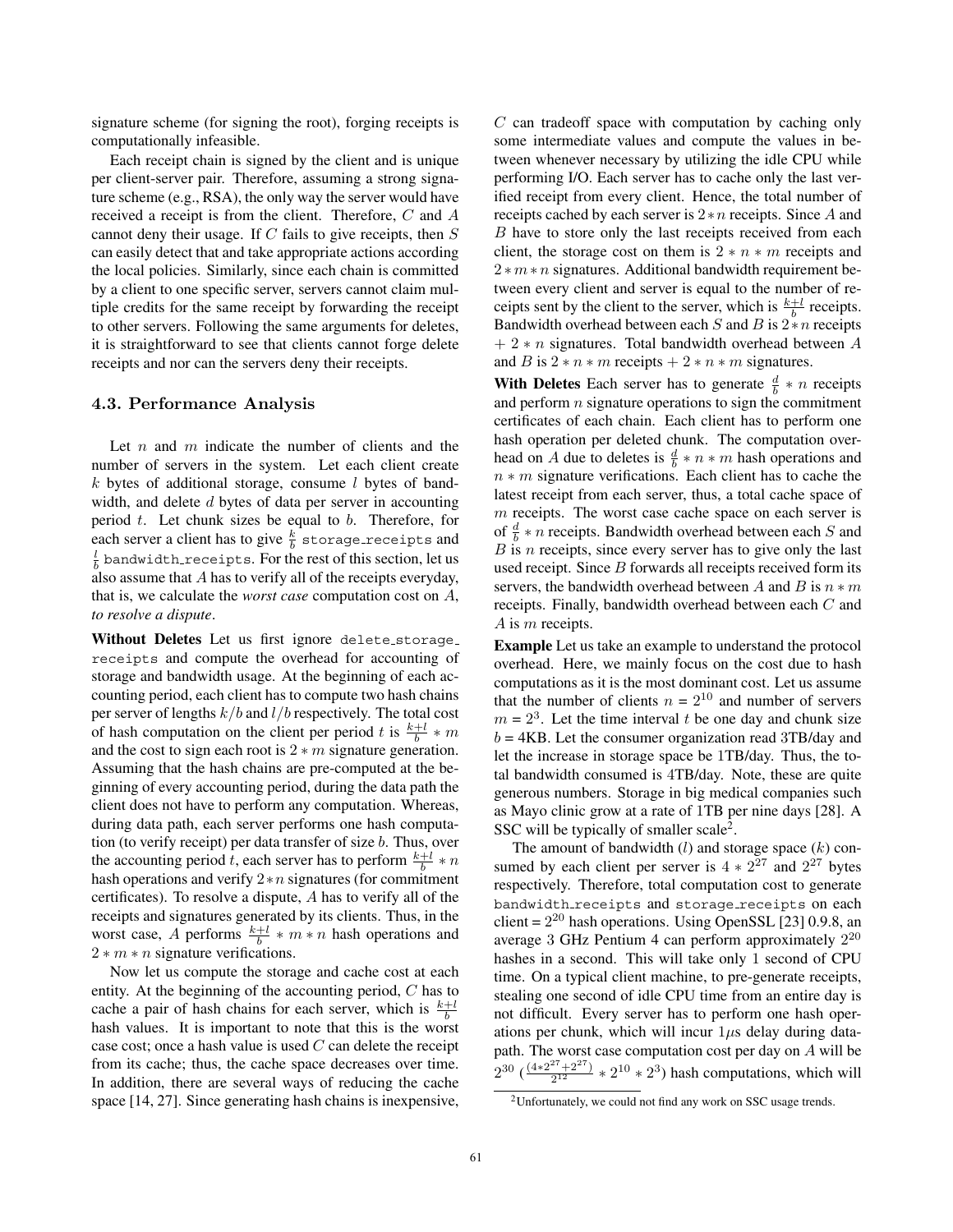take 1000 seconds or less than 17 minutes. Considering the scale of usage, this is a small cost on an accounting server for 5 TB of usage consumption. Thus, the accounting server does not have to be powerful machine. It is clear from this example that the computation overhead imposed by Saksha during data path as well as on *A* will be small. Assuming SHA-256 the worst case cost on each client to cache the two pair of chains is  $2^{20} * 2^5 = 32$  MB, which is less than 0*.*8% of the amount of bandwidth and storage consumed by each client. Total bandwidth overhead between *A* and *B* is approximately 2MB for 2 ∗ *n* ∗ *m* 1024-bit RSA signatures and  $0.6MB$  for  $2*n*m$  hash values.

Let us assume that each client deletes  $d = 1MB$  from each server. That is, total data deleted is 8*GB* per day  $(1GB)$  per server). Then, each server has to generate  $2^{10}$ hash chains of length  $2<sup>8</sup>$ . Thus, total computation cost per day on each server is a little less than one second. Total worst case cache cost (using SHA-256) on each server is 8*MB*. Additional computation cost on *A* due to deletes is only 4 seconds.

#### **5. Implementation Details**

Figure 2 shows the three user-space components that comprise Saksha: the Saksha accounting client layer  $(saksha<sub>C</sub>)$ , the Saksha accounting server layer (saksha<sub>S</sub>), and the receipt server (rcpt\_srv). The Saksha accounting client is layered on the top of CoreFS [2], a simple userspace networked file system that is designed to be mounted through an interface provided by FUSE [9]. The Saksha accounting server saksha<sub>S</sub> is layered on top of the CoreFS file server, which is a user-space daemon that accepts clients' file system requests on a TCP socket. We chose FUSE because it allowed us to implement our concepts in user space without having to manipulate complex kernel code. We used CoreFS because it is already a networked file systems and simple enough to be used for rapid prototyping. When users access files, the FUSE kernel library directs the file system requests to the CoreFS client, which forwards these requests to saksha<sub> $C$ </sub>. saksha $_C$  creates an accounting message, inserts the file system request in this message without any modification, piggybacks receipts (if any), and sends the accounting message to saksha<sub>S</sub>. saksha<sub>S</sub> verifies the receipts given by the client and passes the file system request to the CoreFS server. The sequence of operations is reversed for the response message. The rcpt\_srv program is portable to any Unix-like operating system. The purpose of the rcpt srv is to pre-generate receipts (hash chains) and provide them to the accounting layer when ever they demand. It could easily monitor the number of chains consumed by the accounting layer and generate more receipts if required. The rcpt srv program can also be used for other systems that require generating receipts as



**Figure 2. The Saksha system components.**

well, for example, micropayments,or measuring web clicks. All cryptographic operations are performed using OpenSSL 0.9.8 [23].

**Receipt generation and exchange** Every client and server machine runs one rcpt srv in the background to get storage/bandwidth receipts and delete receipts, respectively. The rcpt\_srv communicates with the accounting layer over Unix domain sockets. When the CoreFS client establishes a connection with a file server *S*, it informs saksha $C$ about the newly established connection, which in turn requests the receipt server to create and return commitment certificates (signed roots) for storage and bandwidth chains for *S* as well as the receipts (hash values) of each chain. The rcpt srv picks two of the pre-generated hash chains (or creates new chains if necessary), creates the commitment certificates (as described in section 3.4.3), and returns the commitment certificates and receipts to saksha<sub>C</sub>. After which, saksha<sub>C</sub> sends the two commitment certificates to *S*. In response, saksha<sub>S</sub> acquires the commitment certificates and receipts for the delete chain, and sends the commitment certificate to saksha<sub> $C$ </sub>. If the chains expire (due to change in the accounting interval) or get used up during an ongoing connection, the commitment certificates are reacquired and re-exchanged.

During normal file system operations, the accounting layers measure the amount of storage increased, storage decreased, and bandwidth consumed due to the various file system requests. saksha<sub>C</sub> and saksha<sub>S</sub> layers piggyback the necessary receipts to file system requests and responses, respectively. Piggybacking the receipts avoids unnecessary addition of explicit network rounds and the resulting latency overhead. The accounting layers store the commitment certificates and the  $\langle index, value \rangle$  pair of the last receipt in a local file. These receipts can be transferred for accounting to the accounting servers through mechanisms external to Saksha. The Saksha accounting program (not shown in the figure) can read these receipts and perform accounting as explained in the usage measurement phase in section 3.4.3.

**Modularity** One of the main goals while implementing saksha $_C$  and saksha $_S$  was to implement them in a way that will require minimal changes to the underlying file system layer. Our goal was to keep the accounting logic sepa-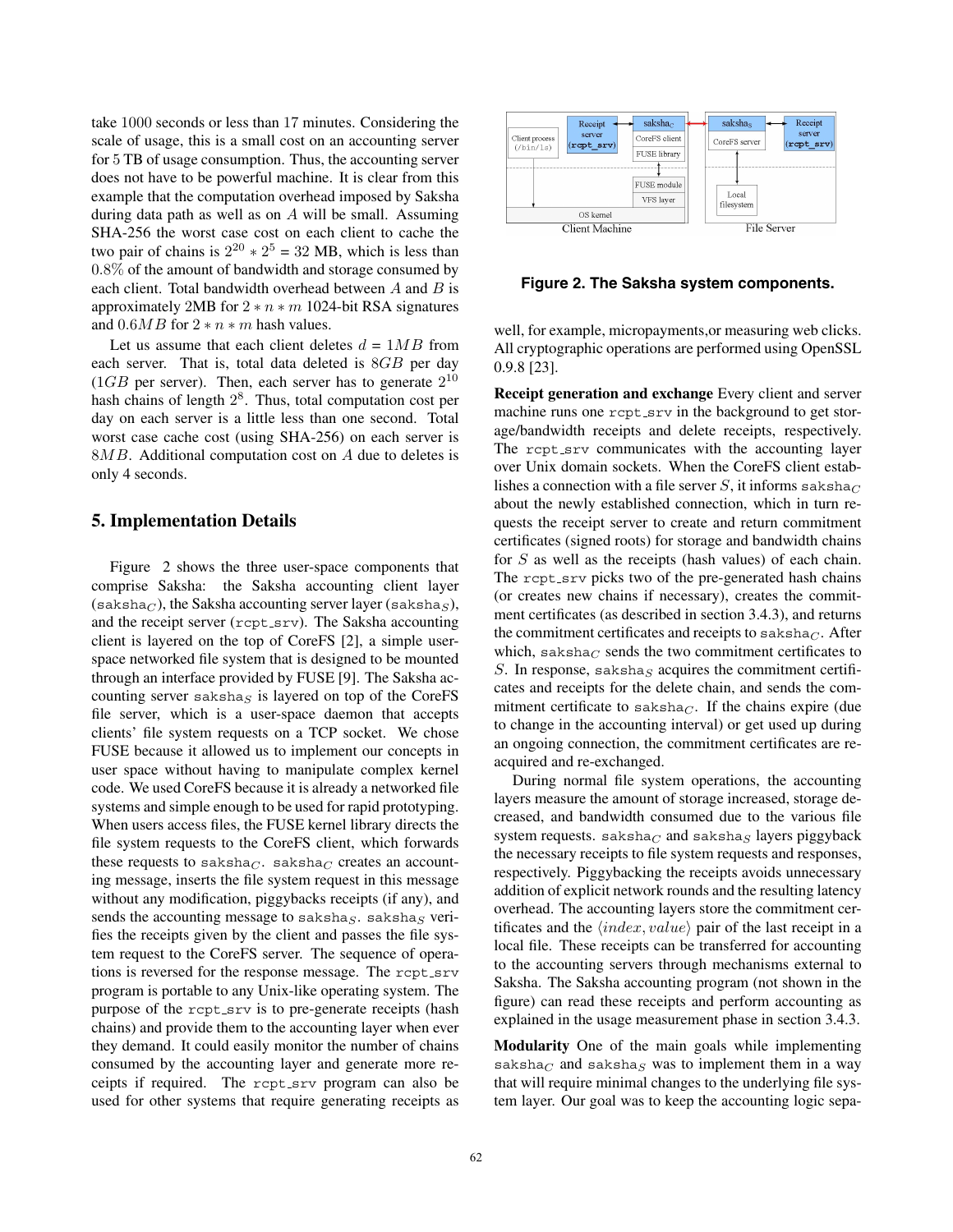

**Figure 3. Wall clock execution time of different phases of the experiment.**

rate from the file system and to make the accounting layers modular so that they can be easily integrated with CoreFS and potentially other file systems. To achieve this, Saksha defines simple APIs that the file system layer has to call from appropriate locations. We illustrate this with an example of accounting for a increase in storage space, which primarily involves calling three Saksha functions, account init, account open, and account write. When the user mounts the CoreFS file system, the CoreFS layer calls the account init function and passes the pointer to its getattr function that gets file size and other status information. The account init function records this function pointer. When the CoreFS client receives an open request (to open a file), the client invokes the account open function, which in turn invokes the getattr function of the underlying file system, acquires size information of the client and caches it. Finally, when the CoreFS client successfully completes a write request, it calls account write function, which based on the file size, offset, and current write size determines whether the client has acquired additional storage space (as discussed in section 3.2) and takes appropriate actions. Similarly, for bandwidth measurement, the CoreFS layers have to invoke the appropriate higherlevel functions. Thus, accounting for a write operation took adding only five lines of code to the CoreFS layer.

One way to implement piggybacking was to modify the file system layers in the following manner. For each outgoing file system message the file system layer should query the accounting layer for receipts, and piggyback the receipts to the outgoing message. The receiver will perform the reverse, remove the piggybacked receipt from the file system message and send it to the accounting layer for verification. However, because this approach requires changing the file system message structures (and networking functions), it will require significant changes in the file system layers. Further, these complex modifications will have to be performed for every file system using Saksha. To reduce the complexity of these modifications, Saksha has defined APIs, which when invoked by the file system layer, allows Saksha to trap the outgoing file system requests. As a part of the account init, the file system layer passes a context

structure, which among other fields, contains pointers to send and receive functions. In account init, the Saksha layer assigns the address of its own send and receive functions to the respective pointer. When the file system layer is about to send a message over the network, instead of invoking its send function, it invokes the Saksha's send function by dereferencing the context's send function. The Saksha send function considers the file system message as an opaque object, piggybacks the receipts, and sends the encapsulated accounting message to the receiver. At the receiver's end, the reverse operation is performed; the file system layer invokes the Saksha's receive function, which after receiving the accounting message, verifies the receipts and extracts the opaque file system message and returns it to the file system layer. While this approach also requires some modifications at the file system layer, it keeps these modifications minimal. Integrating support for piggybacking into CoreFS required changing approximately forty lines of code, of which most of the changes had to be performed to modify the function prototypes to pass the context structure to the necessary functions.

### **6. Performance Evaluation**

In section 4.3 we discussed the absolute CPU, storage, and bandwidth overhead on each of the system entities. In this section we measure the overhead in terms of latency during the file system read, write, and unlink operations. The goal of this experiment is to measure for different file sizes the amount of extra latency that will be visible by Saksha clients because of its accounting mechanisms. We measured the file system performance for each of these operations between two 3GHz Pentium IV machines with 1GB of RAM, 100 Mbit/sec Ethernet link, and running SUSE 10.1 with Linux 2.6.13. The file server was run on top of Reiserfs 3.6.19, the default SUSE 10.1 file system.

By default FUSE sets the maximum size of each write operation to 4KB, which will result in many network rounds while writing a large file to the server and hide the overhead of hash verifications. Therefore, FUSE was run in direct IO mode, which allows us to set the size of a write opera-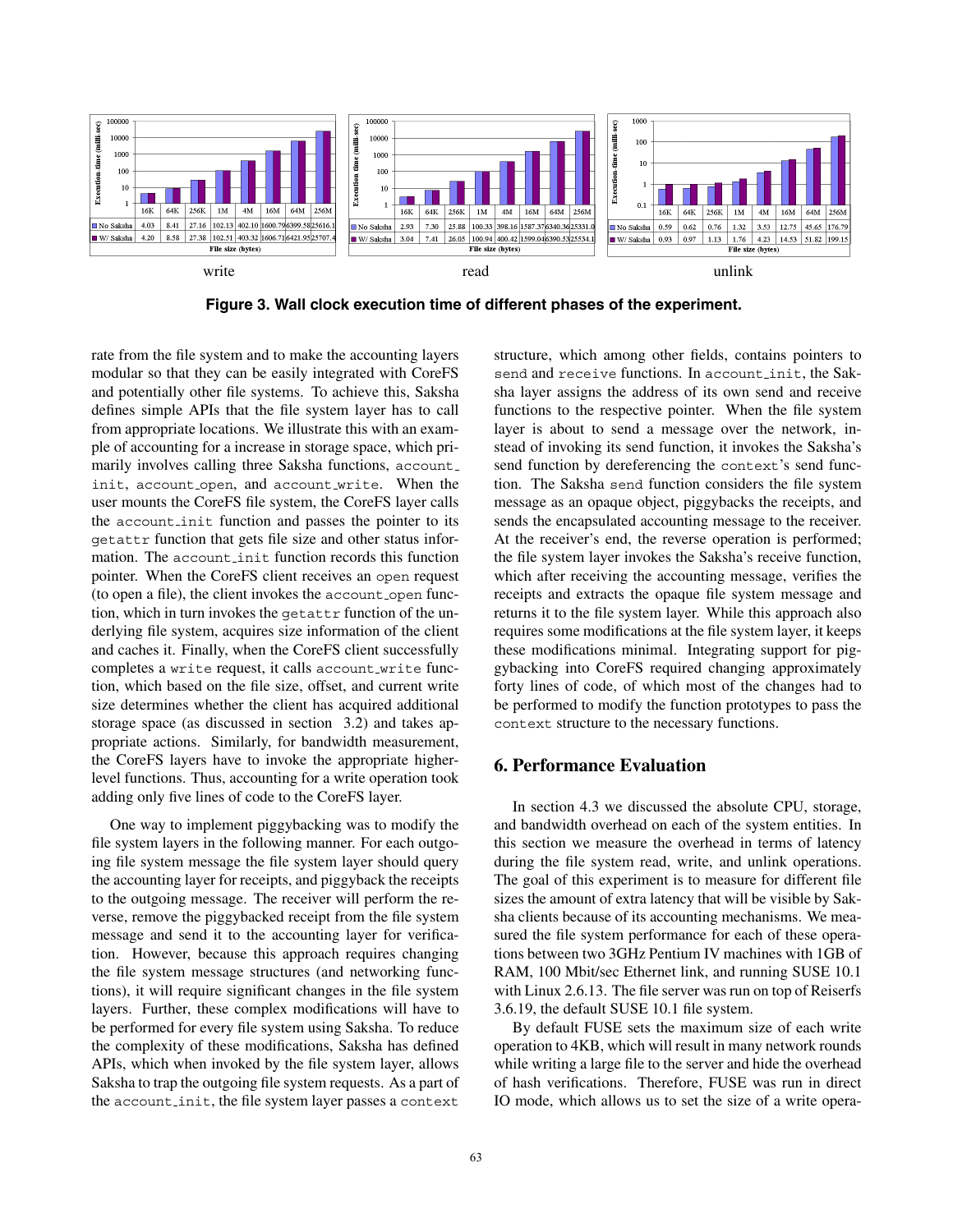tion to be greater than 4KB. Neither the CoreFS client nor the CoreFS server performed any caching. The experiment was performed in three stages: the first stage creates a new file on the file server and then sequentially writes to the file with maximum size of each write operation set to 64KB, the second stage sequentially reads the file from the file server, and the third stage deletes the file using unlink operation. We measured the time required for completion of each of the phases with and without Saksha layered on the top of CoreFS. The above experiment was performed for different file sizes with a constant chunk size of 16KB. Figure 3 shows the execution time of each phase in milliseconds on a log-scale and the actual values (mean of fifteen runs) in the tabular format.

For each phase, the overhead is higher for small file sizes and reduces with the increase in the file size. This is because as the file sizes increase the network and disk latency dominates the computational latency. Clearly, for the read and write phases, the performance of Saksha is comparable to that of CoreFS. For small file size of 16KB the overhead for read and write was 3% (only 110*µ*s) and 4% (only  $170\mu s$ , respectively. The overhead for both the phases quickly drops below 1% after 64KB file size. Because unlink is a simple operation that modifies only the meta-data of the file system and is not as IO intensive as read and write operations, the overhead of accounting mechanisms is more visible for the unlink operation (although the absolute value of the overhead is low). For 16KB file size, the overhead is around 340*µ*s (58%) and the overhead drops below 20% after 4MB file size and reaches 13% for 256MB file size. We would like to stress that since unlink operations are infrequent (compared to read/write), incurring slightly more overhead during the unlink operations will not significantly affect the performance of the system.

### **7. Related Work**

The closest work to our research is by Gentry et. al [10] and by Ioannidis et al. [13]. The goal of Gentry et. al was to account for clients' phone usage, especially for roaming calls so that the foreign service provider can charge the user's home service provider for the phone service used by the user. They proposed to use QuasiModo trees for accounting. QuasiModo trees require more cache space on the verifier, which can be high in the case of storage servers, e.g., 2*GB* per server using example in section 6. While using QuasiModo trees will reduce the computation cost on *A*, this advantage is not that significant in practice since *A* can be dedicated machine (or a machine idle for few minutes per day). In addition, various techniques [14, 27, 12] can be used to further reduce the computation cost (of our scheme) due to hash chains. Besides, in our protocol, hash verifications have to be performed only to resolve disputes.

Nevertheless, one can certainly use QuasiModo tree instead of hash chains or a combination of hash chains and Quasi-Modo tree (as also described in [10]). Filetellar [13] is a credential based network storage system where a user stores files on the server and pays using KeyNote microchecks. A user can delegate rights to another user and can get paid if the delegatee access his files. The focus of this paper is somewhat different from ours. Filetellar is more suitable for small-scale web-based file sharing, such as sharing of photos, where the number of users accessing the files is small, the number of transactions with the storage servers is small, and the data transferred during each transaction is large. It is not clear how their system handles overwrites and updates of data and meta-data as well as the bandwidth consumption resulting from file system operations. Each transaction (microcheck) requires a signature, which is expensive for file systems where there can be a large number of storage transactions and each transaction can be of a small size. Micropayments (some of which could be used instead of hash chains) can be found in [20].

### **8. Conclusions**

Establishing trust between consumers and providers is key to the success of storage outsourcing. We believe that by including security as a part of its service, a storage service provider will be able to gain trust from its consumers. In this paper, we have presented Saksha, a system that provides a light-weight solution to one of the security challenges - automated and secure accounting. By including Saksha, providers will be able to give verifiable proof of usage to its consumers. Saksha prevents providers from inflating its consumers usage values, and consumers from denying the usage. To the best of our knowledge, Saksha is the first accounting system that can be layered on the top of networked file systems. Because of its modular architecture, Saksha decouples secure accounting from the underlying file system and keeps modifications to the file system layer minimal. Our preliminary performance evaluation demonstrates that Saksha incurs small overhead during file access and can be deployed in practice.

**Acknowledgments** This research was supported in part by the National Science Foundation (NSF) under grants CNS-0448423 and CCF-0621462, and by the DTC Intelligent Storage Consortium (DISC), University of Minnesota. We thank Anjali Joshi, Peng Wang, and the anonymous reviewers for their valuable comments and suggestions.

#### **References**

[1] Amazon S3-simple storage service. http://aws. amazon.com/s3.